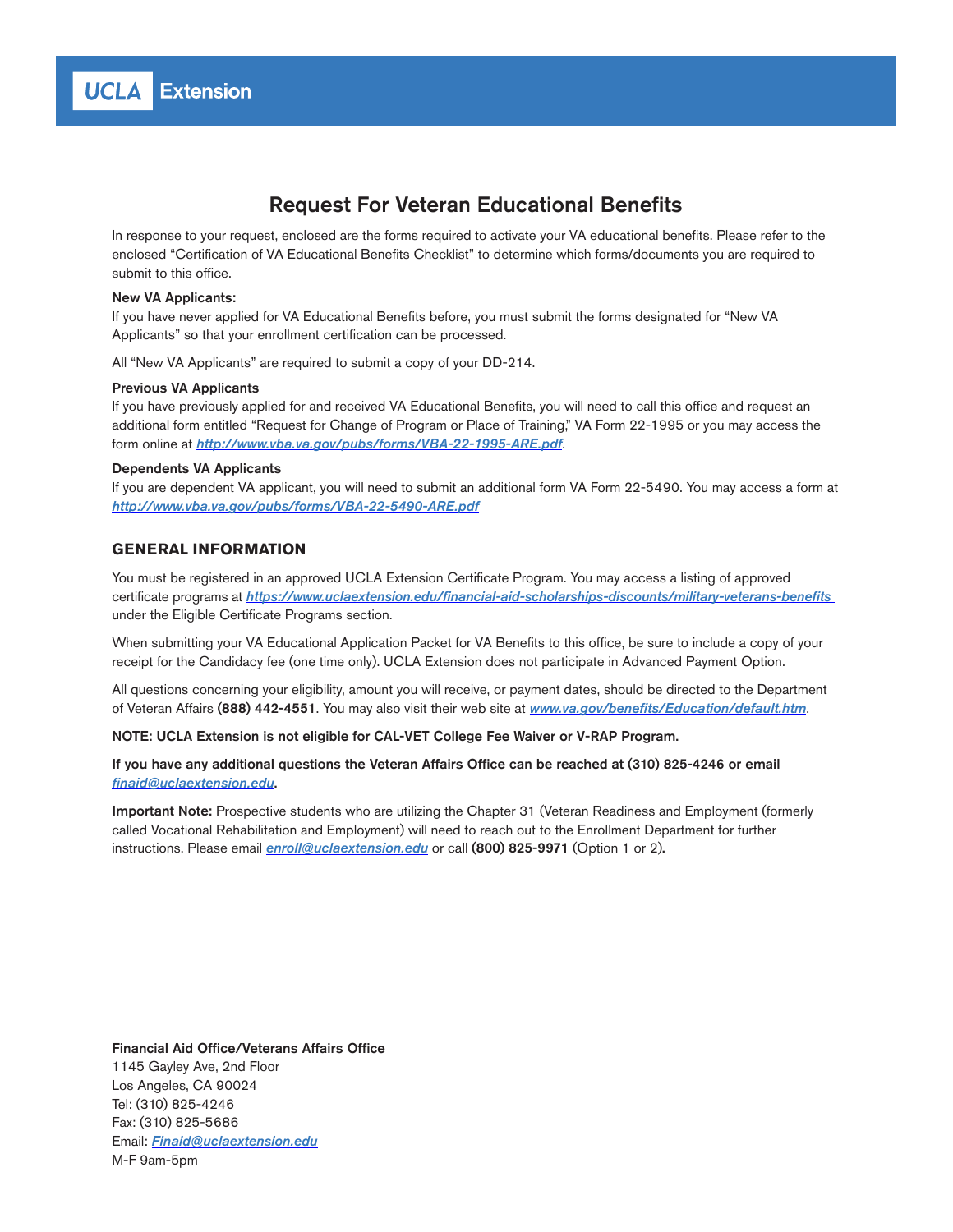

# VA Request for Educational Benefits Checklist

Use this checklist below to determine which forms and/or documents you are required to submit to the UCLA Extension Office to activate your VA Educational Benefits.

- $\Box$  Veteran Information Bulletin All students must sign page 1, retain pages 2-3
- $\Box$  Veteran Information Form VA21 All students must complete and sign.
- □ Evaluation of Previous Education & Training Form VA22 All students must provide official transcripts from other colleges, universities, or institutions for evaluation, complete and sign.
- $\Box$  VA Form 22-1990 Application for Education Benefits Complete all applicable items. ONLY new VA applicants need to complete.
- $\Box$  VA Form 22-1995 Request for Change of Program or Place of Training Complete all applicable items. ONLY previous VA applicants need to complete.
- $\Box$  VA Form DD-214 Certificate of Release or Discharge from Active Duty New Applicants — Photocopy Previous Applicants — Photocopy
- $\Box$  VA Form 22-5490  $-$  Application for Survivors' and Dependents' Educational Assistance Survivors and Dependents using GI Bill or Montgomery Bill.
- $\Box$  Copy of your UCLA Extension certificate fee and quarterly course fee receipts. Note: you are required to pay enrollment fees in full each quarter before your VA educational benefits can be processed.
	- All applicants must submit this documentation.
- $\square$  Deferred Payments for Post 9/11 GI Bill (Chapter 33) After submitting all required initial paperwork, inform the UCLA Extension Financial Aid/Veterans Affairs Office you would like to process your enrollment through Deferment Payments. The Financial Aid Office will email you a Veteran Educational Benefits Enrollment Study Plan Agreement Form (Study Plan).
- $\Box$  Original copy of College Transcripts attended. All applicants must submit this documentation.

### Financial Aid Office/Veterans Affairs Office 1145 Gayley Ave, 2nd Floor Los Angeles, CA 90024 Tel: (310) 825-4246 Fax: (310) 825-5686 Email: Finaid@uclaextension.edu M-F 9am-5pm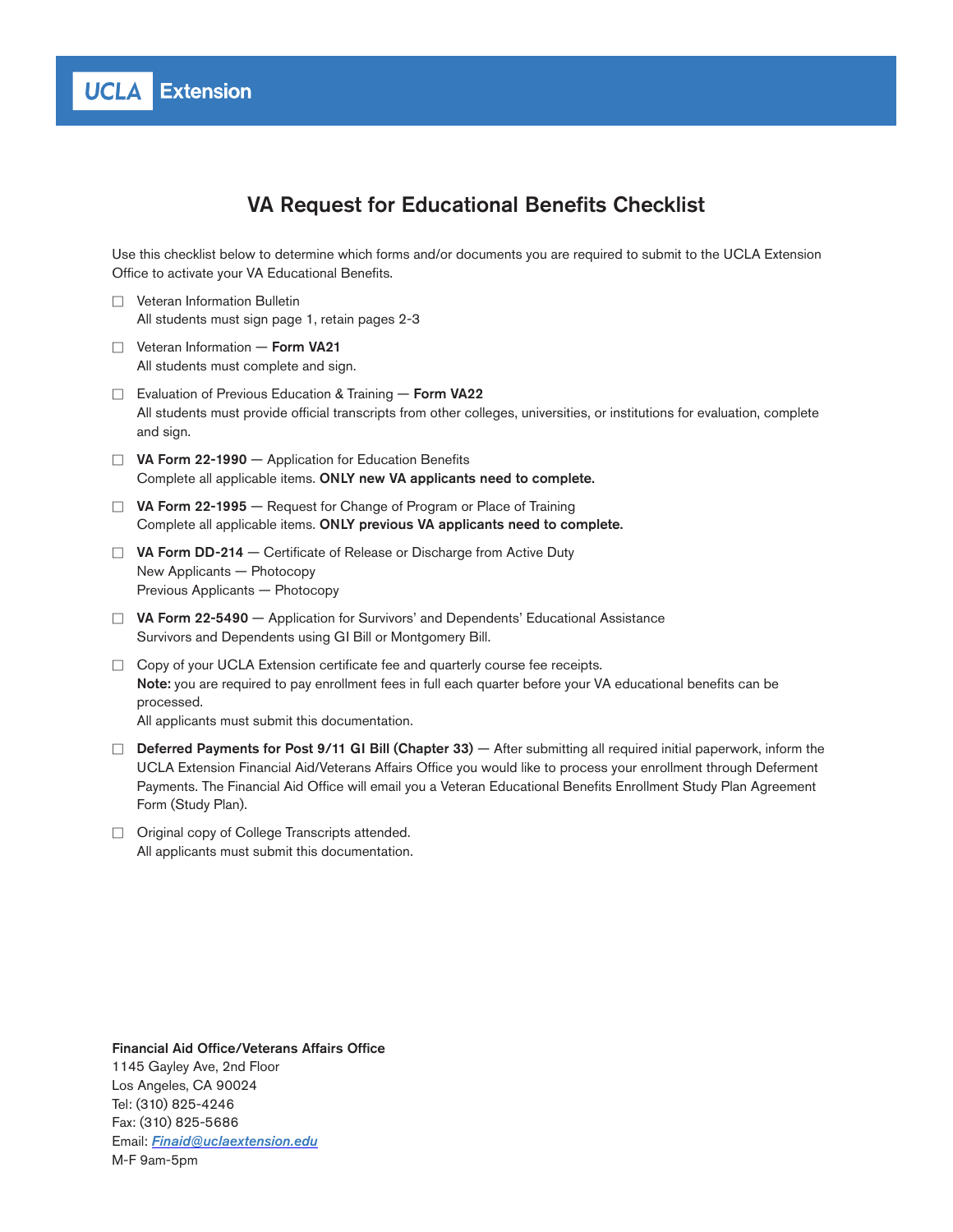**UCLA** Extension

# Veteran Information Form Form VA-21

| 8. Branch of Service: 10. 2010 10: 2010 10: 2010 10: 2010 10: 2010 10: 2010 10: 2010 10: 2010 10: 2010 10: 201                                                                              |                                                                                         |                                    |  |  |  |
|---------------------------------------------------------------------------------------------------------------------------------------------------------------------------------------------|-----------------------------------------------------------------------------------------|------------------------------------|--|--|--|
| 10. I am applying for VA Benefits as:<br>(If you are applying for benefits as a veteran, answer 10a & 10b, if not skip to 11)<br>□ Veteran □ Veteran Dependent                              |                                                                                         |                                    |  |  |  |
| 10a. I claim benefits as SINGLE □ MARRIED □                                                                                                                                                 |                                                                                         |                                    |  |  |  |
| 10b. List number of dependents:                                                                                                                                                             |                                                                                         |                                    |  |  |  |
| 11. When will your enrollment per begin (month/year): values and the manuscription of the manuscription of the                                                                              |                                                                                         |                                    |  |  |  |
| 12. Have you received educational VA benefits before? □ Yes □ No                                                                                                                            |                                                                                         |                                    |  |  |  |
| 12 a. If YES, list school(s) where you last received benefits:                                                                                                                              |                                                                                         |                                    |  |  |  |
|                                                                                                                                                                                             |                                                                                         |                                    |  |  |  |
| Name: Mame. Manual Manual Manual Manual Manual Manual Manual Manual Manual Manual Manual Manual Manual Manual M                                                                             |                                                                                         |                                    |  |  |  |
| 13. Current Education Objective: Manuel Manuel Manuel Manuel Manuel Manuel Manuel Manuel Manuel Manuel Manuel M                                                                             |                                                                                         |                                    |  |  |  |
| 14. Expected Date of Completion: Month: Year:                                                                                                                                               |                                                                                         |                                    |  |  |  |
| 15. List all universities/colleges you have attended previously or presently below:                                                                                                         |                                                                                         |                                    |  |  |  |
|                                                                                                                                                                                             |                                                                                         |                                    |  |  |  |
| 14. I am a veteran, my discharge date is:                                                                                                                                                   |                                                                                         |                                    |  |  |  |
| 15. My VA Benefits are under the following VA Educational Chapter:                                                                                                                          |                                                                                         |                                    |  |  |  |
| □ Chapter 33 Post 911/GI Bill<br>□ Chapter 30 New GI Bill<br>□ Chapter 31 Vocational Rehabilitation                                                                                         | □ Chapter 32 VEAP<br>□ Chapter 35<br>□ Chapter 1606 Selected Services<br>□ Chapter 1607 | Dependent's Educational Assistance |  |  |  |
| 16. I have $\Box$ have not $\Box$ previously collected VA Benefits.                                                                                                                         |                                                                                         |                                    |  |  |  |
| 17. My scheduled monthly VA Benefits for full-time is: \$                                                                                                                                   |                                                                                         |                                    |  |  |  |
| *Your Social Security number is required by federal law to enable filing of information returns to the Internal Revenue Service.                                                            |                                                                                         |                                    |  |  |  |
| <b>Financial Aid Office/Veterans Affairs Office</b><br>1145 Gayley Ave, 2nd Floor<br>Los Angeles, CA 90024<br>Tel: (310) 825-4246<br>Fax: (310) 825-5686<br>Email: Finaid@uclaextension.edu |                                                                                         |                                    |  |  |  |

M-F 9am-5pm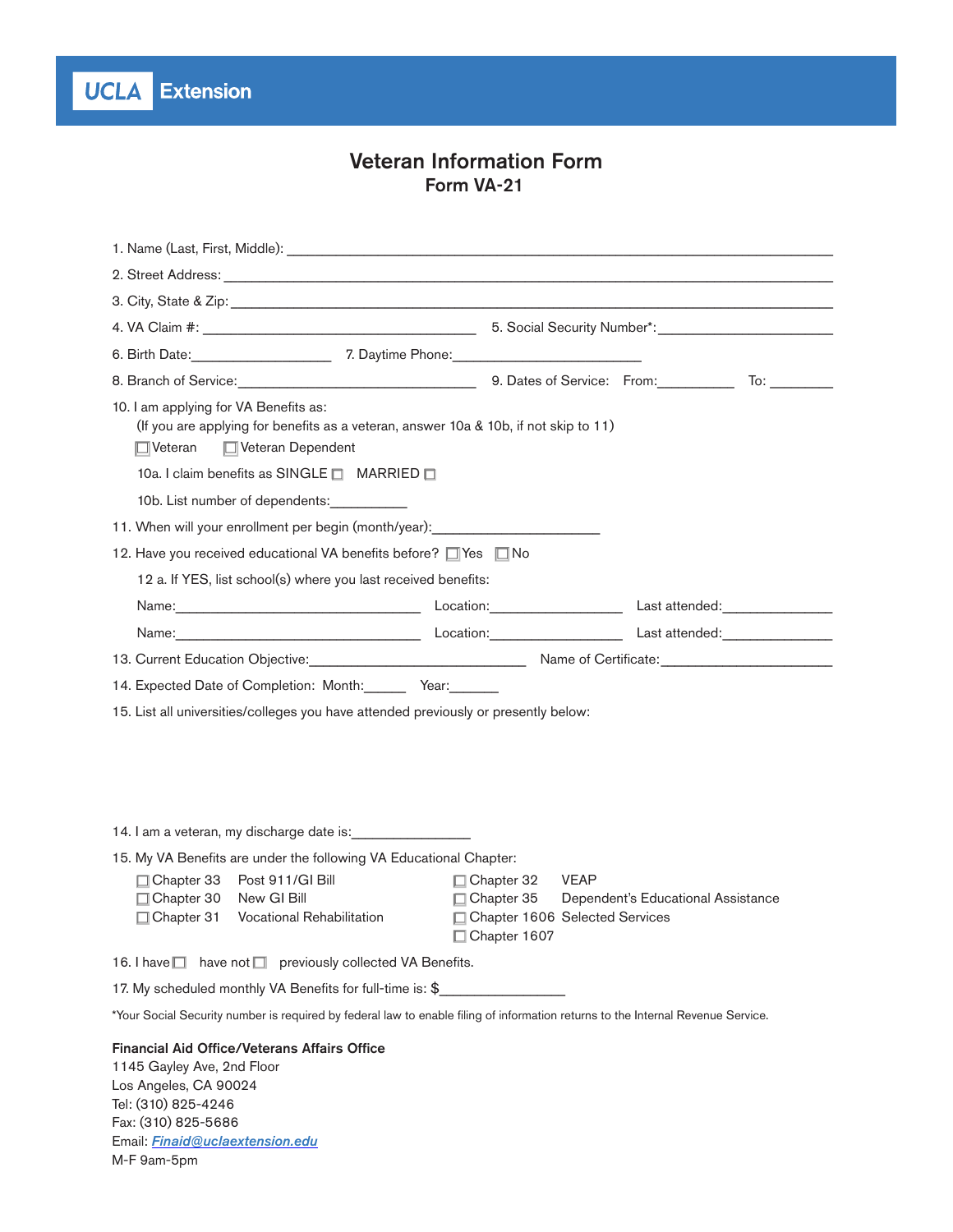

# Important Please Read And Sign

If there are any changes to the information submitted on this form, I understand that it is my responsibility to notify UCLA Extension and Veteran's Benefits in writing immediately.

- a) If you last received VA Benefits while attending another school you must complete the change of school VA Form 22-1995.
- b) If the school you last attended was outside this region, it is your responsibility to have your files transferred to the Los Angeles VA Region Office.
- c) I understand that it is my sole responsibility to notify the UCLA Extension Financial Aid/Veteran Affairs Office in writing of any changes to my student records within 3 business days.
- d) I understand that I must report course drops, course failures, course cancellations, course date changes, grade option changes, and/or withdrawal from a program.
- e) I understand that in order to make changes to my program/area of study, I must submit a VA form 22-1995 and submit a copy of my candidacy/application fee receipt to the UCLA Extension Financial Aid/Veteran Affairs Office.
- f) I agree to provide UCLA Extension with supporting documentation necessary to determine if any credit may be granted for my approved program. I understand that failure to submit my official transcript(s) may result in a delay of certification or delay of future course enrollment at UCLA Extension, until my official transcript(s) are received.
- g) I understand that UCLA Extension will hold me responsible for any tuition fees not paid by the VA, or payments rescinded by the VA. I am liable for any overpayments or discrepancies in my VA Educational benefits.
- h) Receiving grades of Not for Credit (NFC), No Record (NR), Fail (F), or Not Passing (NP), may result in a reduction in benefits for all VA-funded students.
- i) Failure to notify the UCLA Extension Financial Aid/Veteran Affairs Office of any actions that may affect my status or program requirements may result in termination of my benefits and/or retroactive billing of my benefits.

Signature:\_\_\_\_\_\_\_\_\_\_\_\_\_\_\_\_\_\_\_\_\_\_\_\_\_\_\_\_\_\_\_\_\_\_\_\_\_\_\_\_\_\_\_\_ Date:\_\_\_\_\_\_\_\_\_\_\_\_\_\_\_\_\_\_\_\_\_

Financial Aid Office/Veterans Affairs Office 1145 Gayley Ave, 2nd Floor Los Angeles, CA 90024 Tel: (310) 825-4246 Fax: (310) 825-5686 Email: Finaid@uclaextension.edu M-F 9am-5pm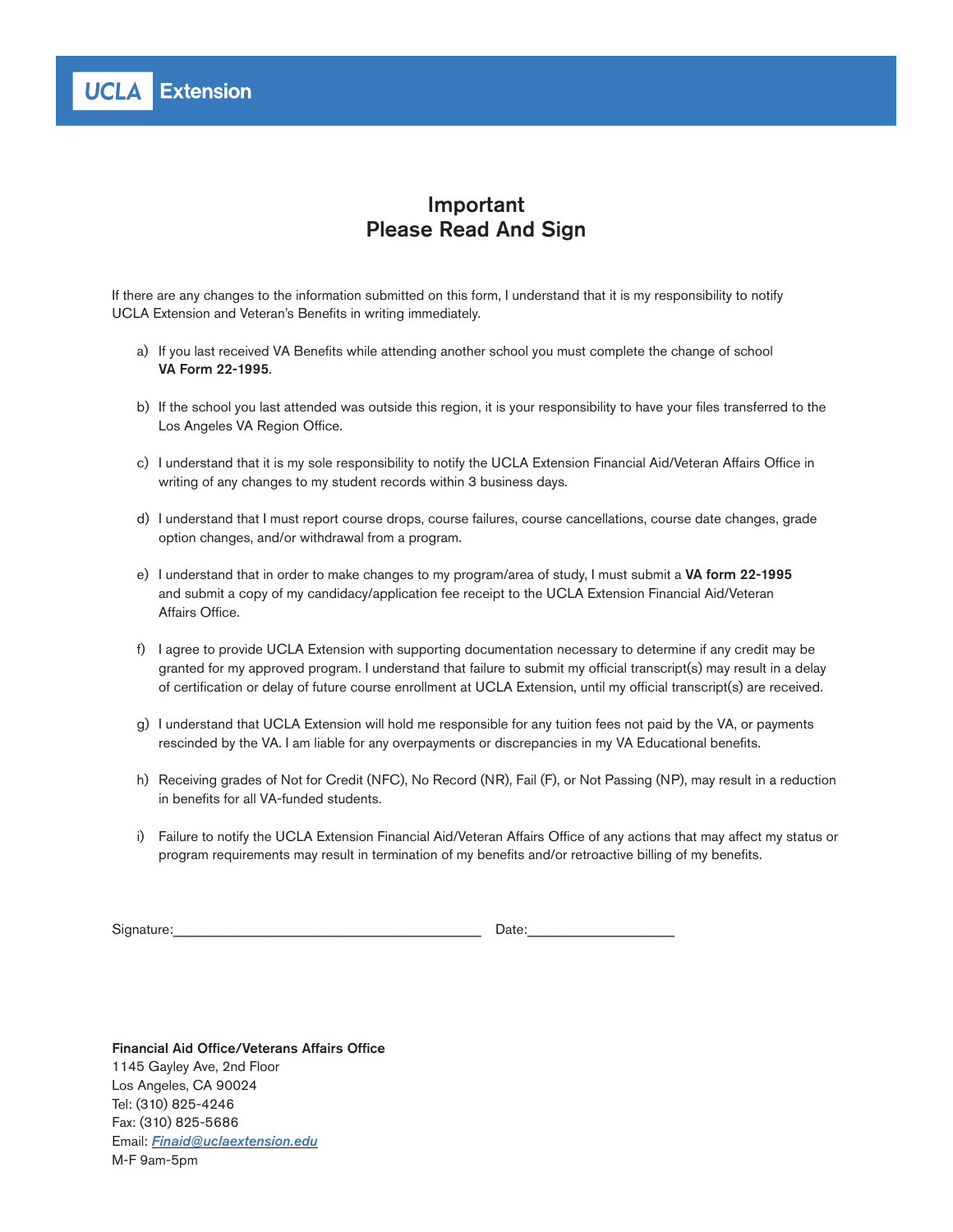

# Evaluation of Previous Education and/or Training Form VA-22

| Date:                                                                                  | Certificate:            |  |  |  |
|----------------------------------------------------------------------------------------|-------------------------|--|--|--|
| Student:                                                                               | Social Security Number: |  |  |  |
| Each student must submit official transcripts from previous education and/or training. |                         |  |  |  |

STUDENT'S STATEMENT OF PREVIOUS TRAINING.

In addition, all veterans or eligible persons are required to meet with an Academic Certificate Advisor to have their previous education and/or training evaluated. This form must reflect that UCLA Extension has given appropriate credit for previous education and/or training, if possible.

| 1. THE FOLLOWING CREDIT HAS BEEN GIVEN THE ABOVE STUDENT FOR PREVIOUS EDUCATION AND/OR |  |
|----------------------------------------------------------------------------------------|--|
| TRAINING TOWARDS HIS/HER CERTIFICATE:                                                  |  |

2. NO CREDIT WAS GRANTED; STATE REASON:

Academic Certificate Advisor Signature Date

Student's Signature Date and the Date of the United Student's Signature Date of the Date of the United Student's Signature Date of the United Students of the United Students of the United Students of the United Students of

Financial Aid Office/Veterans Affairs Office 1145 Gayley Ave, 2nd Floor Los Angeles, CA 90024 Tel: (310) 825-4246 Fax: (310) 825-5686 Email: Finaid@uclaextension.edu

M-F 9am-5pm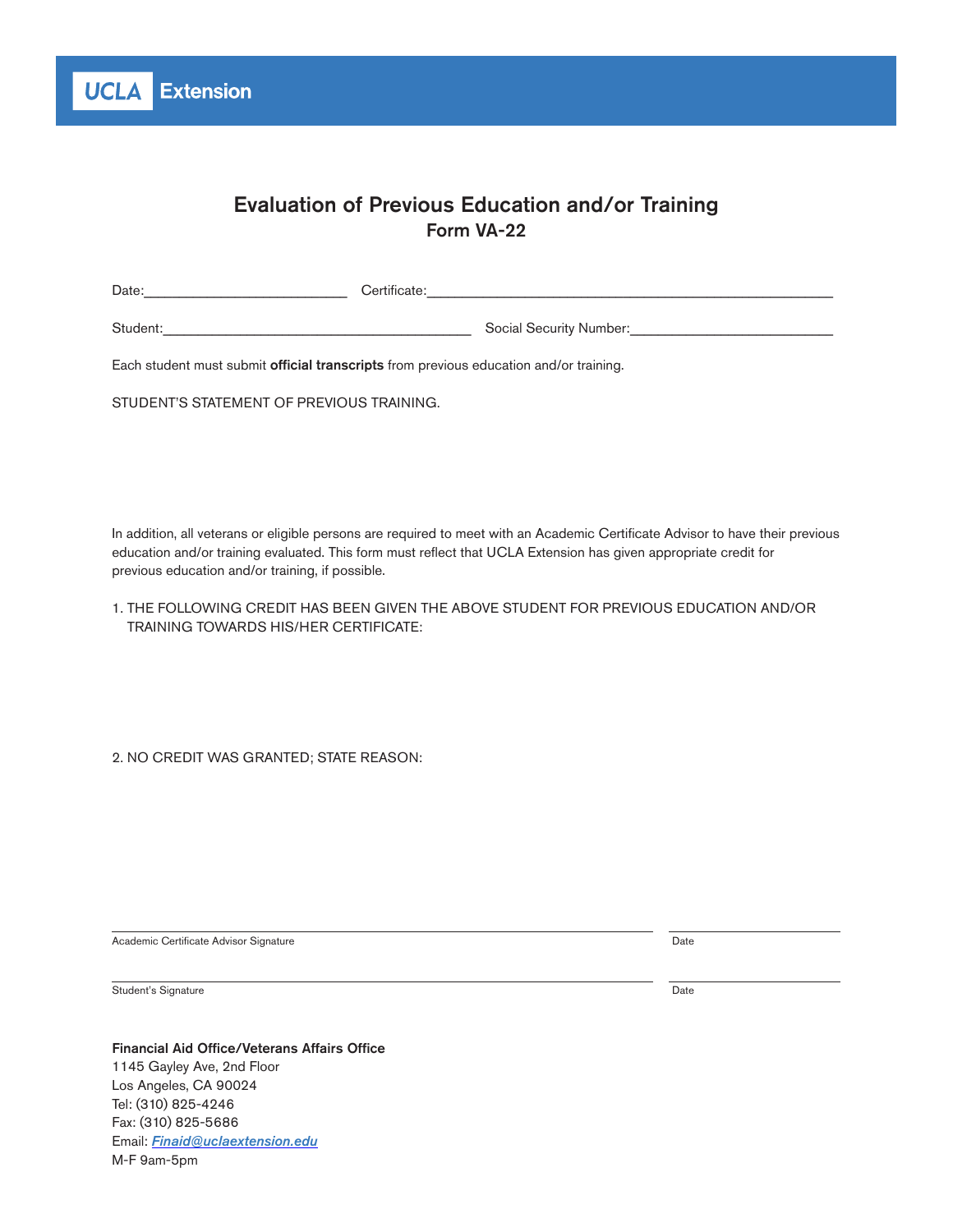

# Veteran Information Bulletin For UCLA Extension

Address: UCLA Extension Financial Aid 1145 Gayley Ave, 2nd Floor Los Angeles, CA 90024

Day Telephone: (310) 825-4246 (M-F 9am-5pm)

For Office Use Only (Clip and place in student file when signed)

University of California at Los Angeles UCLA Extension

I have received a copy of the Veteran Information Bulletin containing the rules, regulations, course completion requirements, and costs for the specific certificates in which I have enrolled.

| Name (Signature):                     | Date: |
|---------------------------------------|-------|
| Social Security or Veterans C Number: |       |
| Enrolled by:                          | Date: |

Financial Aid Office/Veterans Affairs Office 1145 Gayley Ave, 2nd Floor Los Angeles, CA 90024 Tel: (310) 825-4246 Fax: (310) 825-5686 Email: Finaid@uclaextension.edu M-F 9am-5pm